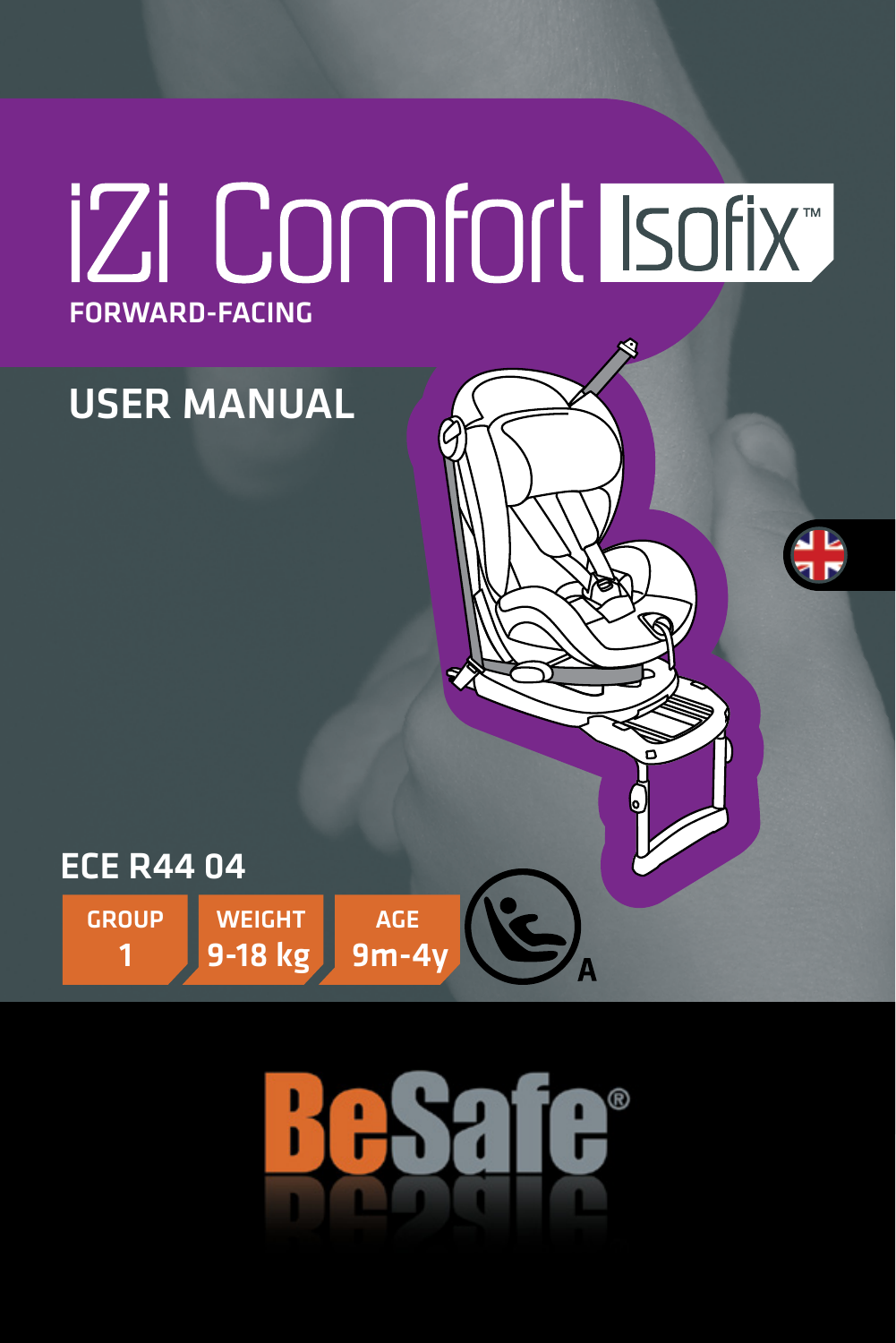## **Thank you for choosing BeSafe iZi Comfort ISOfix.**

BeSafe has developed this seat with much care, to protect your child during the next phase of her or his life.

It is important that you read this user manual BEFORE installing your seat. Incorrect installation could endanger your child.

## **Contents**

!

| Vital information                  |    |
|------------------------------------|----|
| Preparing to install               |    |
| Forward-facing ISOfix installation | 5  |
| Removing the seat                  | 7  |
| Forward-facing belt installation   | 8  |
| Removing the seat                  | 10 |
| Positioning of the child           | 11 |
| Sleeping position                  | 12 |
| Removing and refitting the cover   | 13 |
| Cleaning instructions              | 15 |
| Warning: potential misuse          | 15 |
| Important advice                   | 17 |
| Guarantee                          | 18 |
| Point of sale information          | 19 |

## **Vital information**

• It is NOT ALLOWED to mount the seat in a front passenger seat WITH AN ACTIVATED AIRBAG.



- iZi Comfort ISOfix can be installed forward-facing with the ISOfix anchorage in a car equipped with ISOfix anchorage points.
- iZi Comfort ISOfix can be installed forward-facing with a 3-point car belt, approved to UN/ECE Regulation No. 16 or other equivalent standards.
- iZi Comfort ISOfix is approved in group 1, forward-facing from 9-18 kg.
- Read the car list to find out whether your car model is approved to use the seat.
- The harness straps must always be locked when the child is in the seat.
- The harness straps must be tightened without slack and not twisted.
- The seat cover contains magnets in the areas with the orange indications. Magnets can influence electronic equipment like pacemakers.
- The floor support must always be used. Make sure that the floor support is fully pushed down.
- When installed with ISOfix: Make sure the indicators are green before you drive.
- When the child weighs over 18 kg or the shoulder height grows above the highest position of the shoulder straps, the child must change to a group 2/3 seat.
- After an accident, the seat must be replaced. Although it may look undamaged, if you were to have another accident, the seat may not be able to protect your child as well as it should.
- Prevent the seat from becoming trapped or weighed down by luggage, seats and/or slamming doors.
- Before every use, make sure the harness is not damaged or twisted.
- Make sure you can fit no more than one finger between the harness and your baby (1cm).
- If in doubt, consult either the child restraint manufacturer or the retailer.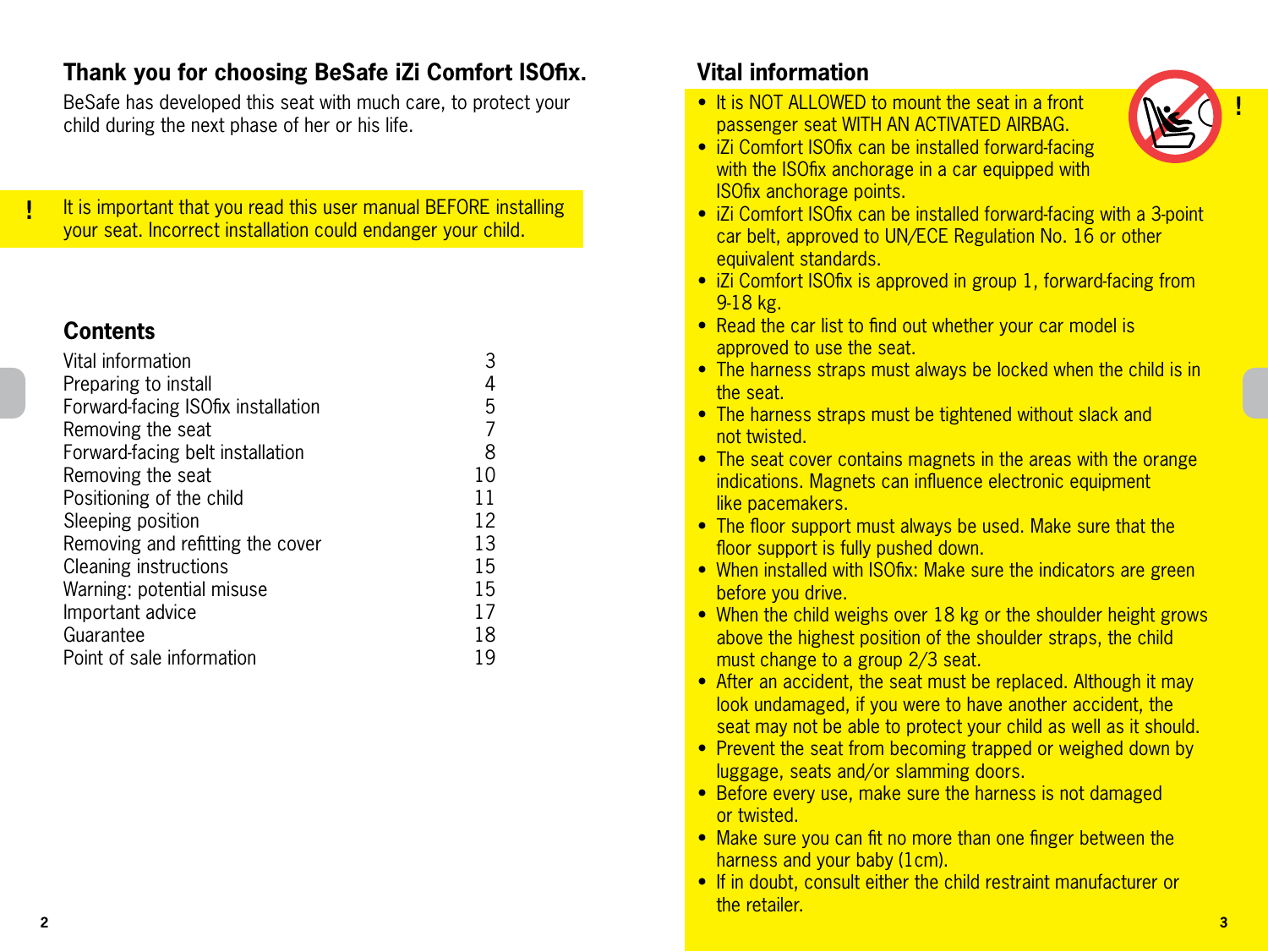## **Preparing to install**

#### **Crucial parts**



## **Forward-facing ISOfix installation**

It is NOT ALLOWED to mount the seat in a front passenger seat WITH AN ACTIVATED AIRBAG.



When mounting in the back seat, push the front seat forward as **1** much as possible.

When mounting in the front seat, adjust the back rest in an upright position.

**2-** Find the ISOfix anchorage points in the vehicle (1).



**3-** If your vehicle is not equipped with ISOfix insertion clips insert these to make installation easier. You can find the ISOfix insertion clips under the base of the seat or delivered separately with the seat (2).



**(3)**

**4-** Pull the sliding release handle fully upwards and pull the seat forward (3).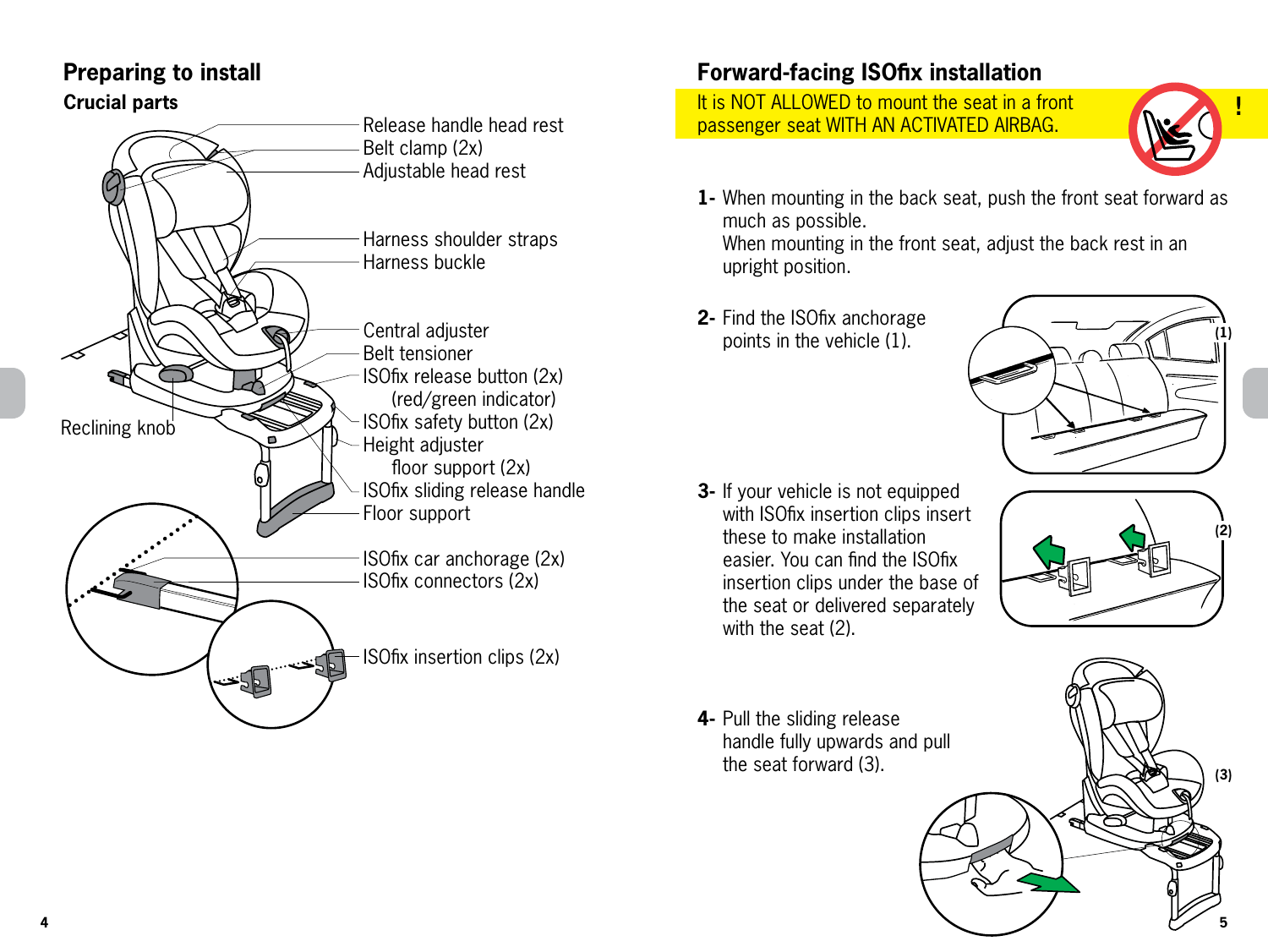**5**- Click the ISOfix connectors in the ISOfix car anchorages. Make sure both indicators are GREEN (4).



**6-** Push the floor support fully down. Make sure the floor support is in contact with the floor (5).

**7-** Push the seat firmly into the vehicle seat. The seat is now ready to use (6).



**(5)**

**(6)**

- **Removing the seat**
- **1-** If the seat is installed in the back seat of the vehicle, push the front seat of the vehicle forward as much as possible
- **2-** To release the ISOfix connectors simultaneously push the ISOfix safety button and pull the ISOfix release button. Do this for both sides. The ISOfix connectors are released when the indicators show RED (7).



**3**- Pull the floor support upwards, by releasing the height adjusters at both sides (8).



**4-** Remove the insertion clips from the car (9).



**(8)**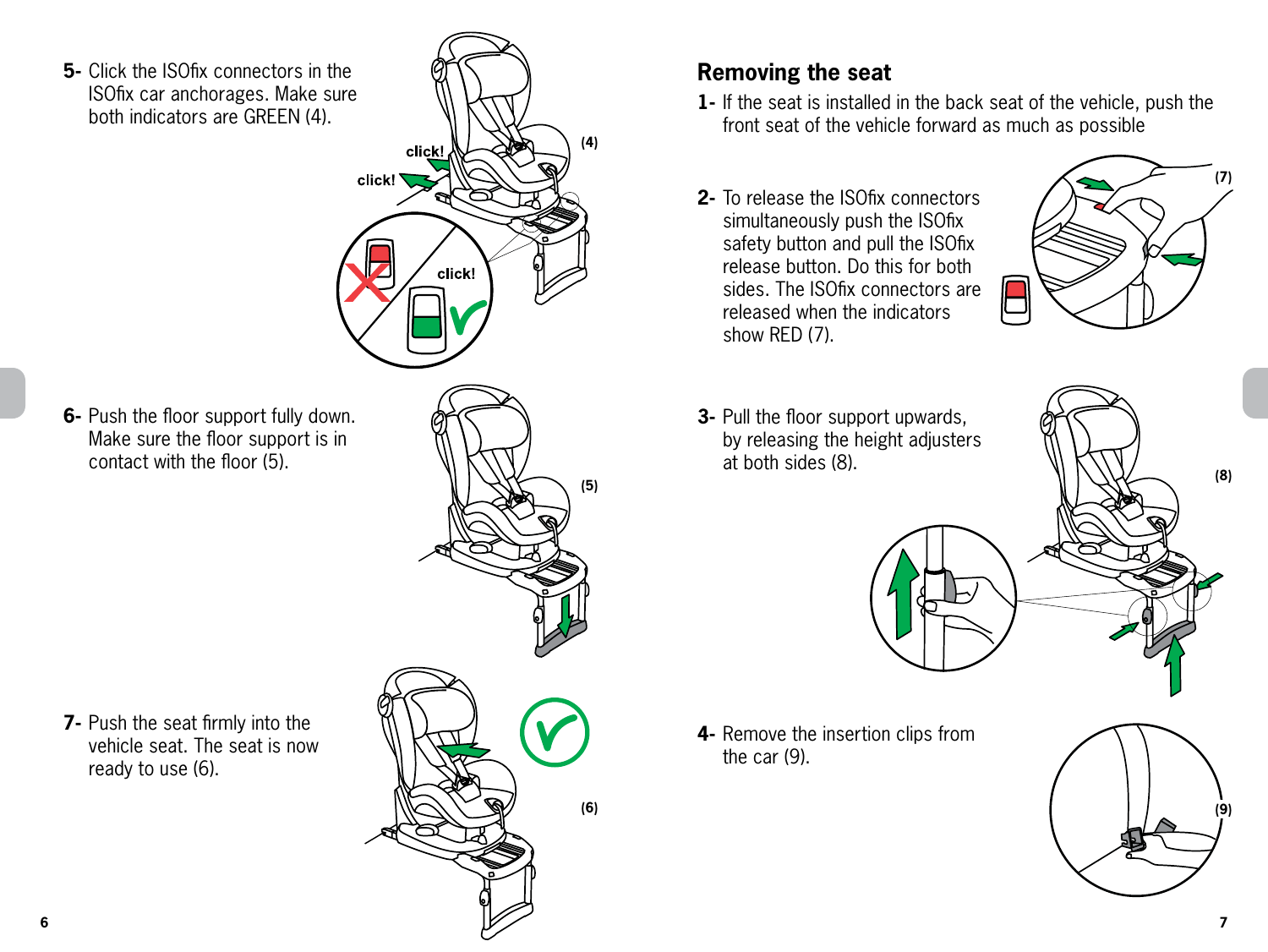## **Forward-facing belt installation**

It is NOT ALLOWED to mount the seat in a front passenger seat WITH AN ACTIVATED AIRBAG.



**(10)**

When mounting in the back seat of the vehicle, push the front **1** seat of the vehicle forward as much as possible. When mounting in the front seat of the vehicle, adjust the back rest in an upright position.

**(11)**

- **2-** Put the child seat on the seat of the vehicle. Unlock the belt clamps (10).
- **3-** Release the release handle at the back of the head rest and push the head rest down while keeping the head rest upright (11).

**4-** Pull the hip belt around the bottom base of the seat and click the car belt in the buckle (12).



- **5-** Put the shoulder belt through the belt clamps. Make sure the belt is not twisted (13).
- **6-** Push the seat firmly into the car seat.
- **7-** Tight installation is most important for forward facing seats. Tension the belts as follows: Pull the shoulder belt upwards (A). Have a firm grip on the shoulder belt in the seat area (B). Close the clamp on the inner side (C). Pull upper belt part on the door side and close clamp D (13).
- **8-** Push the belt tensioner in the arrow direction to tension the 3-point car belt (14).





- **9-** Make sure the 3-point car belt is as tight as possible. Repeat the procedure if the car belt is not tight.
- **10-** Push the head rest in the correct position (refer to 'Positioning of the child' on page 11). Push the floor support fully down. Make sure the floor support is in contact with the floor of the car. The seat is now ready to use (15).



!<br>!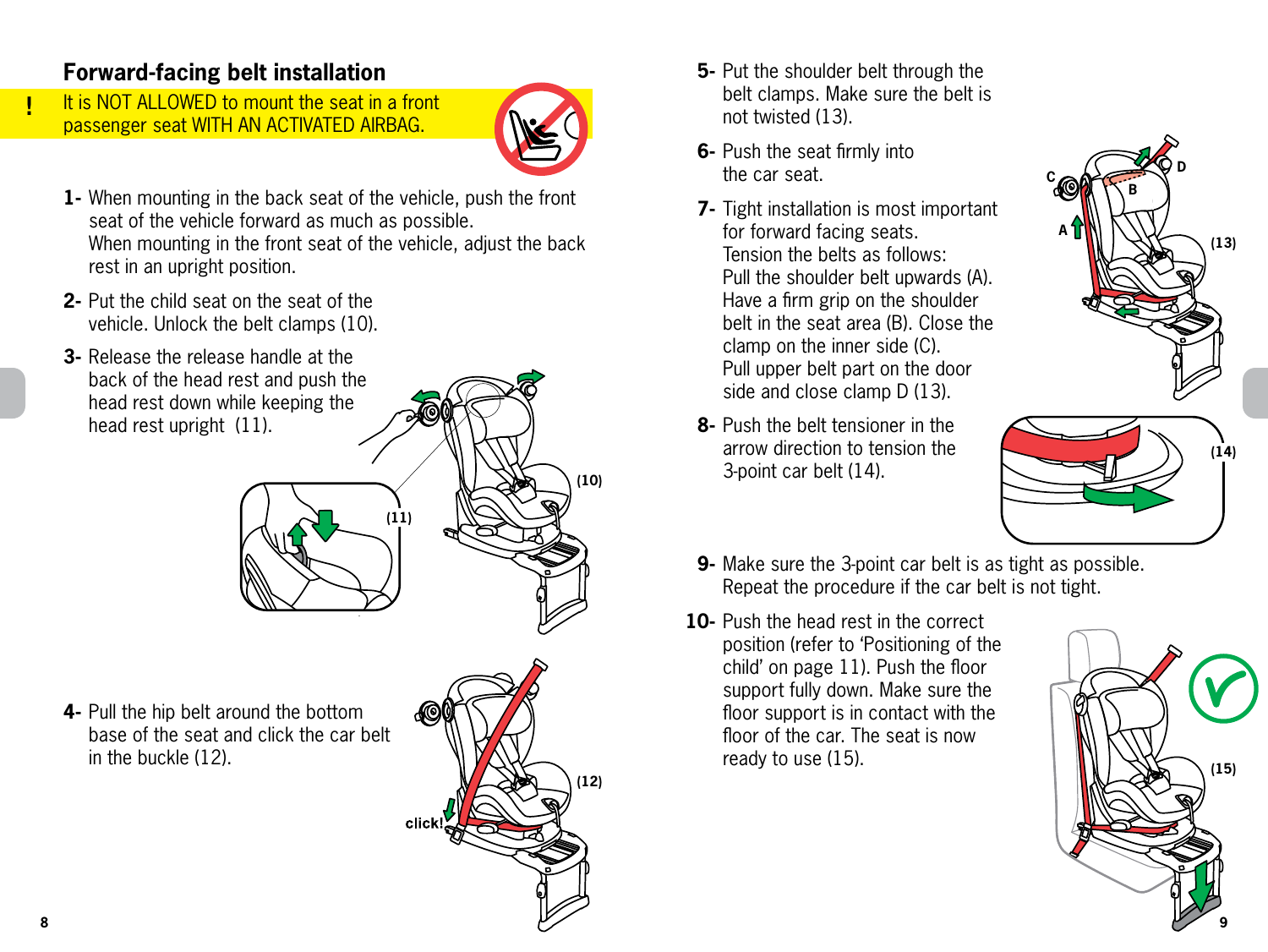## **Removing the seat**

- Loosen the tension in the car belt by releasing the **1** belt tensioner.
- **2-** It the seat is installed in the back seat of the vehicle, push the front seat of the vehicle forward as much as possible.
- Unlock the belt clamps and unlock the car belt. **3-**
- **4-** Remove the car belt and remove the seat from the vehicle.

## **Positioning of the child**

- **1** Position of the shoulder straps: Check that the shoulder strap slots are levelled with your child's shoulders (16).
- **2-** The height of the shoulder straps and the head rest can be adjusted by releasing the release handle at the back of the head rest and pulling the head rest up or down while keeping the head rest upright (17).





**3-** Pull the shoulder straps up while pressing the button of the central adjuster (18).



**4-** Open the harness buckle.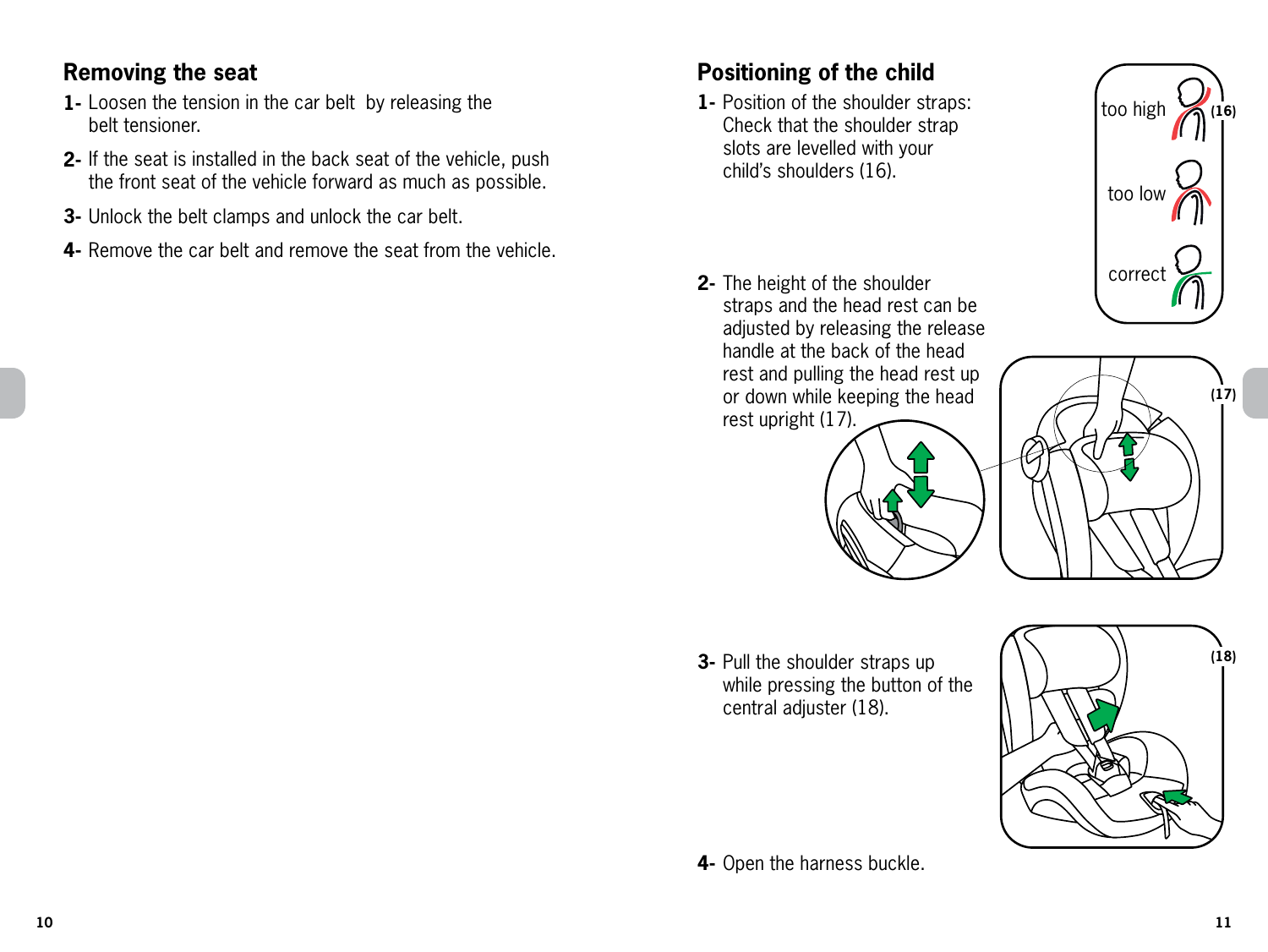**5-** Position the shoulder straps over the orange marking at sides of the seat to keep the harness open while you position the child (19).



- When the child is positioned, **6** place the shoulder straps over the child's shoulders and close the buckle: CLICK! (20).
- **7-** Pull the harness strap through the central adjuster in the direction of the green arrow straight up-/forwards. Continue pulling until the harness is a comfortable but firm fit (21).

**(21)**

**(19)**

! Make sure that the harness straps are always locked and tightened when the child is in the seat.

## **Sleeping position**

- The seat has 4 reclining positions.
- By turning the reclining knob, the seat can be put in another position (22).





• There are 2 versions of the fabric cover. If there are velcro squares (see green arrow (23/24)), follow the steps of alternative 1. If there are no velcro squares go to alternative 2.



#### **Removing the cover: alternative 1**

- **1-** Pay attention when you remove the cover, as fitting the cover is done in the opposite way.
- **2-** Start to take off the lower seat part (25).
- **3-** The cover of the head rest can be taken off separately by disconnecting the hooks at the backside and pulling off the fabric to the front.



#### **Refit the cover**

- **1** Pull the head rest in the highest position. Mount the head rest cover and connect the hooks at the back side. Pull the harness straps through the holes. Connect the loose bottom part of the head rest fabric with the plastic part under the head rest.
- **2-** Pull the harness straps through the opening of the seat cover and lock the harness buckle. Pull the crotch strap through the opening of the seat part.
- **12 13 3-** Mount the top part and then the shoulder parts. Mount the seat part and bring the seat cover under the rear parts of the sidewalls.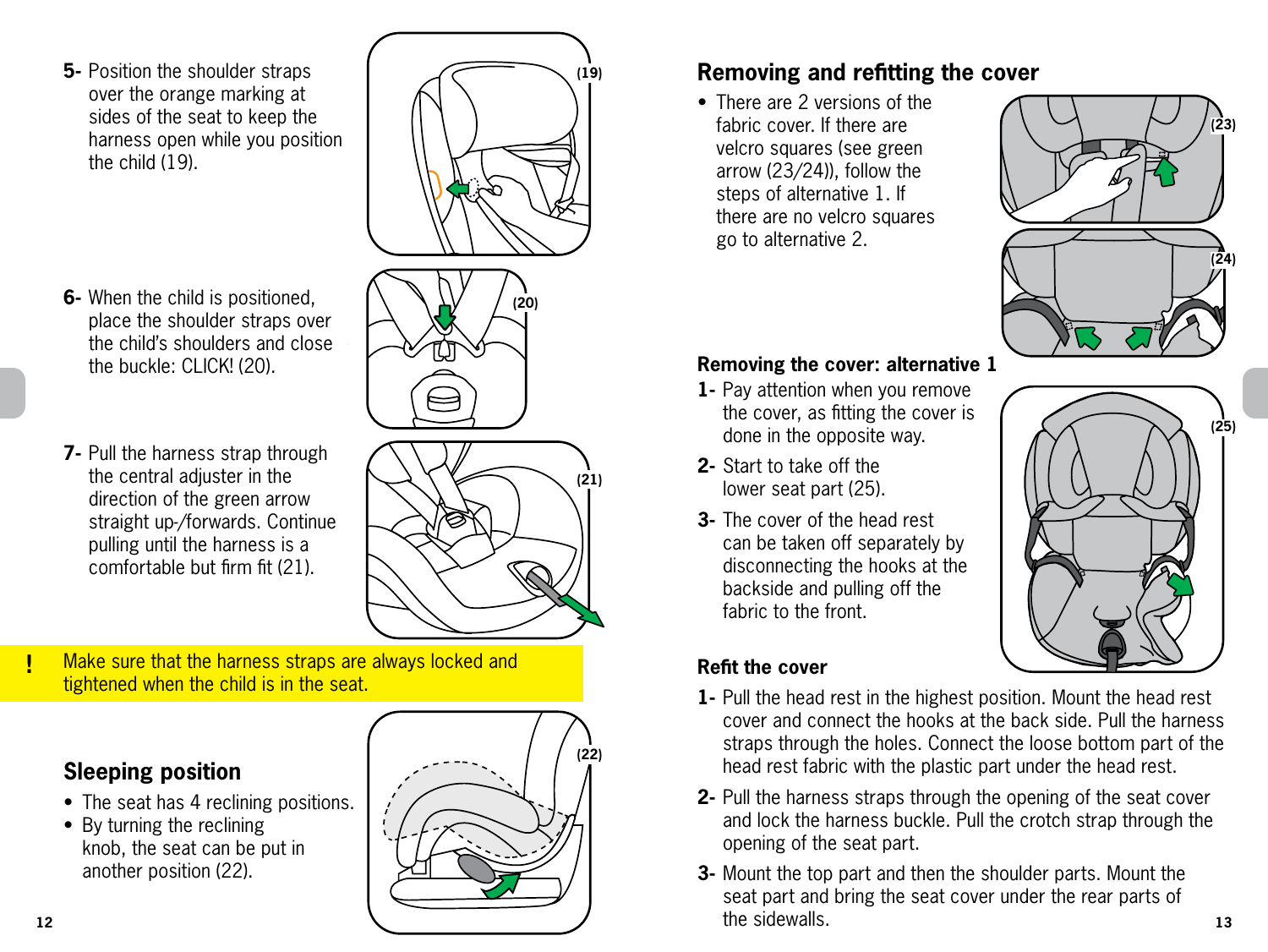#### **Removing the cover: alternative 2**

- **1-** Pay attention when you remove the cover, as fitting the cover is done in the opposite way.
- **2-** To remove the seat cover, the harness straps must be released at both sides. See red circle. Start to take off the lower seat part and unhook both harness straps from the metal belt hooks (26).



**3-** The cover of the head rest can be taken off separately by disconnecting the hooks at the backside and pulling off the fabric to the front.

#### **Refit the cover**

- **1** Pull the head rest in the highest position. Mount the head rest cover and connect the hooks at the back side. Pull the harness straps through the holes. Connect the loose bottom part of the head rest fabric with the plastic part under the head rest.
- **2** Pull the harness straps through the opening of the seat cover and lock the harness buckle. Pull the crotch strap through the opening of the seat part.
- **3-** Pull the loops of the harness straps from the bottom of the seat part through the openings to the hooks in the bottom of the seat. Hook both harness straps on the metal belt hooks and pull the straps firmly to ensure that they are correctly installed.

• Make sure that the harness straps are fixed in the right way, after fitting the cover.

## **Cleaning instructions**

• The cover of the seat must be washed according to the instructions on the inside of the cover (27).



• DO NOT use any aggressive cleaning products; these may harm the construction material of the seat.

## **Warning: potential misuse**

- It is NOT ALLOWED to mount the seat in a front passenger seat WITH AN ACTIVATED AIRBAG.
- Install only with 3-point car belts, approved to UN/ECE Regulation No. 16 or other equivalent standards (28).





!

!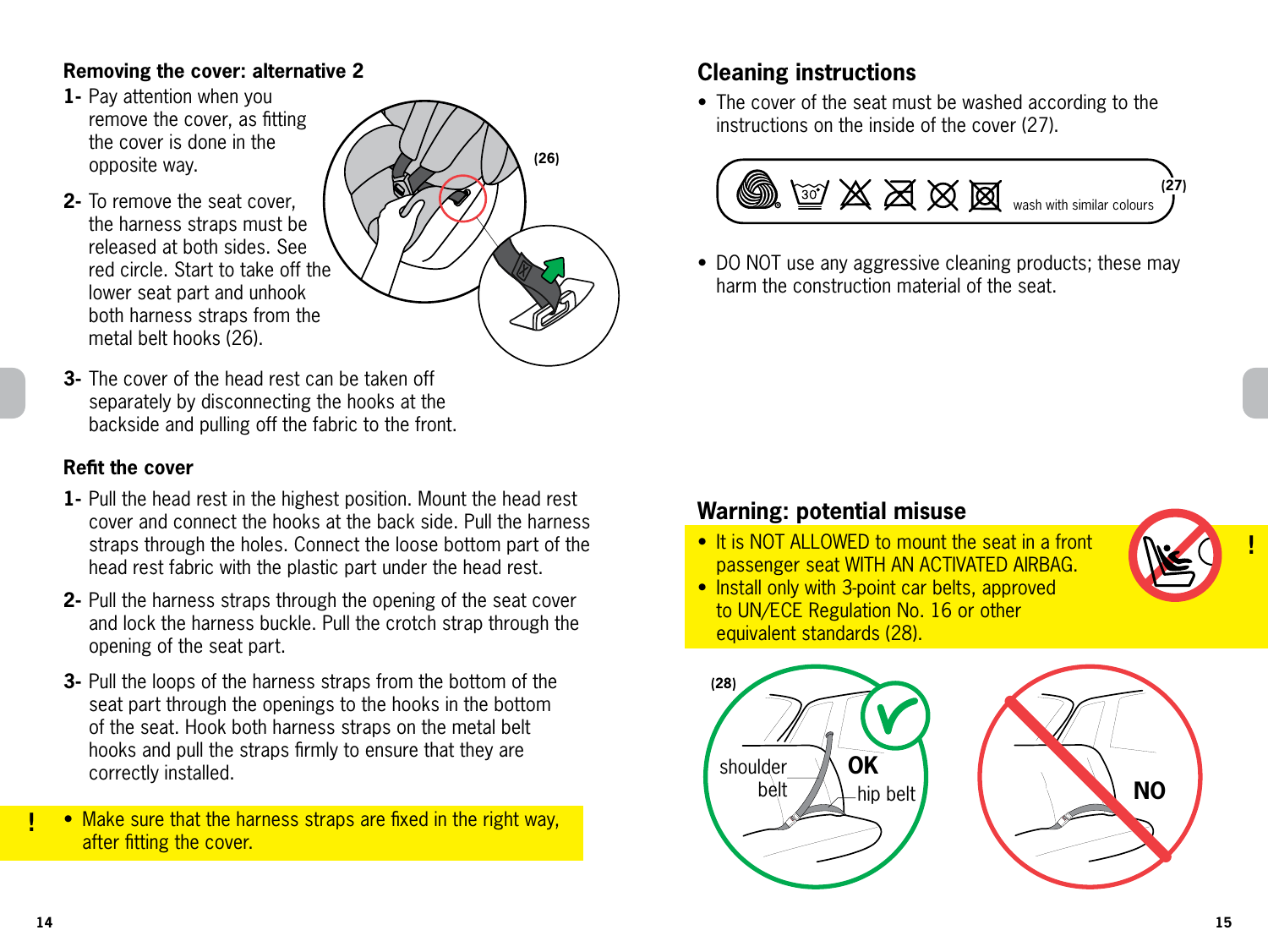

#### DO NOT leave any space between the back of the seat and the **Important advice**

- DO NOT attempt to dismantle, modify or add any part to the seat. Warranty will expire if non-original parts or accessories are used.
- DO NOT use anything, such as a cushion, to raise the child seat off the passenger seat of the vehicle. In an accident the seat will not be able to protect your child in the right way.
- Never leave your child unattended in the seat.
- Make sure all passengers are informed about how to release your child in case of emergency.
- An unoccupied child seat should always be fastened in the vehicle.
- Make sure luggage or other objects are properly secured. Unsecured luggage may cause severe injuries to children and adults in case of accidents.
- Never use the seat without the cover. The cover is a safety feature and may only be replaced by an original BeSafe cover.
- Under the fabric cover we use EPS foam. Do not push or pull too hard against the foam, since you might damage the foam.
- Do not use any aggressive cleaning products; these may harm the construction material of the seat.
- BeSafe advises that child seats should not be bought or sold second-hand.
- KEEP this user manual for later use with the seat.
- DO NOT use the seat for longer than 5 years. Due to ageing, the quality of the material may change.
- DO NOT use at home. It has not been designed for home use and can only be used in a vehicle.
- When installed with ISOfix: Check the manufacturer's vehicle handbook.

#### **Practical advice**

When the child seat is mounted in the car check all the areas where the child seat might touch the interior. We recommend using a (BeSafe) protection cover in these places to avoid cuts, marks or discolouration on the interior of the vehicle, especially in vehicles with leather or wooden interior.

!<br>!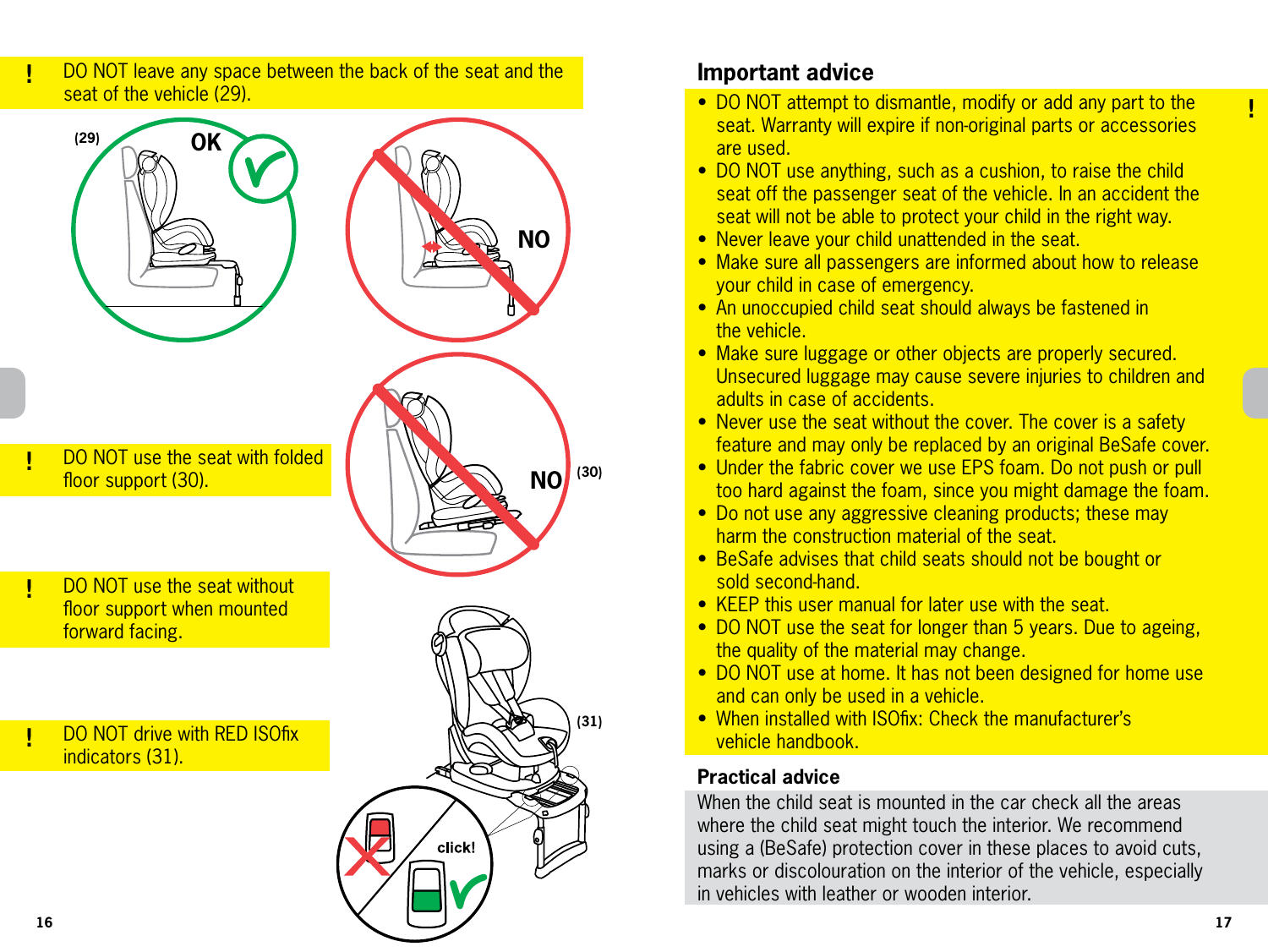## **Guarantee**

- All BeSafe products are carefully designed, manufactured and tested. All of our BeSafe child seats are tested periodically out of our continuous production in our test laboratory. Furthermore they are tested by independent test institutes.
- Should this product prove faulty within 24 months of purchase due to materials or manufacturing fault, except covers and harness straps, please return it to the original place of purchase.
- The guarantee is only valid when you use your seat appropriately and with care. Please contact your dealer, he will decide if the seat will be returned to the manufacturer for repair. Replacement or return cannot be claimed. The guarantee does not get extended through repair.
- The guarantee expires: when there is no receipt, when defects are caused by wrong and improper use, when defects are caused by abuse, misuse or negligence.

## **Point of sale information**

#### **Notice for FORWARD FACING installation**

- This is a semi-universal ISOfix Child Restraint System. It is approved to regulation No. 44.04 series of amendments for general use in vehicles fitted with ISOfix anchorage systems.
- It will fit vehicles with positions approved as ISOfix positions (as detailed in the vehicle handbook), depending on category of the child seat and of the fixture.
- The mass group and the ISOfix size class for which this device is intended is: A.
- The seat is suitable for fixing into the seat positions of the vehicles listed in the separate 'car list'. Seat positions in other vehicles may also be suitable to accept this child restraint. If in doubt, consult either the child restraint manufacturer or the retailer. For updated car list see: www.besafe.eu.
- When installed with a 3-point car belt: Only suitable if the approved vehicles are fitted with 3-point car belts, approved to UN/ECE Regulation No. 16 or other equivalent standards.

#### **Next car seat**

• The BeSafe iZi Up is a group 2/3 seat which can be used for children from 15 till 36 kg, which covers the age group from 4 till 12 years.